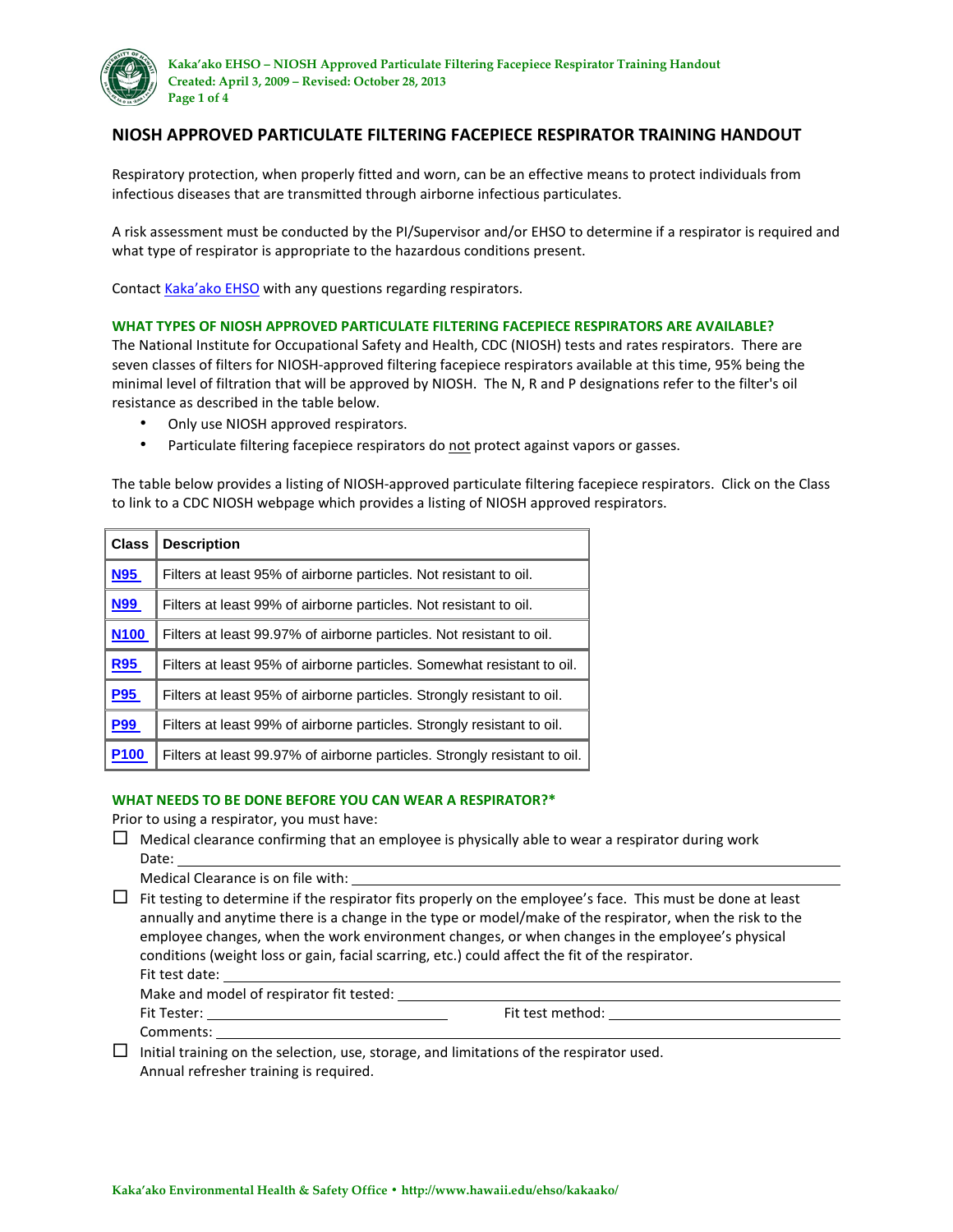

\*If a respirator is not required by the employer, it is not necessary to protect the health of the employee, and you *voluntarily choose* to wear a disposable, filtering facepiece respirator such as a N95, you must read and understand OSHA 1910.134 Appendix D (attached). Date read:

*Individuals with chronic respiratory, cardiac, or other medical conditions that make it harder to breathe should check with their healthcare provider before using an N95 respirator because the N95 respirator can require more effort to breathe. Some models have exhalation valves that can make breathing out easier and help reduce heat build-up.*

#### **N95 RESPIRATOR VS. FACEMASKS**





Example of Facemask Example of N95 Respirator

Facemasks are loose-fitting, disposable masks that cover the nose and mouth. These include products labeled as surgical, dental, medical procedure, isolation, and laser masks. Facemasks help stop droplets from being spread by the person wearing them. They also keep splashes or sprays from reaching the mouth and nose of the person wearing the facemask. They are not designed to protect you against breathing in very small particles. Facemasks should be used once and then thrown away in the trash. Wash your hands after handling the used mask.

While a facemask may be effective in blocking splashes and large-particle droplets, a facemask, by design, does not filter or block very small particles in the air that may be transmitted by coughs, sneezes or certain medical procedures. Facemasks also do not provide complete protection from germs and other contaminants because of the loose fit between the surface of the facemask and your face. Facemasks, though they may resemble a respirator, must not be confused with a N95 respirator; surgical masks are not certified as protective against airborne diseases.

A respirator (e.g., a N95 filtering facepiece respirator) is designed to protect you from breathing in very small particles, which might contain viruses. These types of respirators fit tightly to the face so that most air is inhaled through the filter material. To work the best way, N95 respirators must be specially fitted for each person who wears one (this is called "fit-testing" and is usually done in a workplace where respirators are used). N95 respirators are commonly used in construction and other jobs that involve dust and small particles. Some healthcare workers, such as nurses and doctors, use these types of respirators when taking care of patients with diseases that can be spread through the air.

There are two basic types of N95 respirators, "molded" and the "folding" types.









Folding w/ exhalation valve Folding w/o exhalation valve Molded w/ exhalation valve Molded w/o exhalation valve

## **RESPIRATOR EFFECTIVENESS**

Respirators are only effective when the seal around your nose and mouth/chin is tight. If you have doubts or concerns about the fit, do not enter the containment areas and consult your supervisor or EHSO immediately.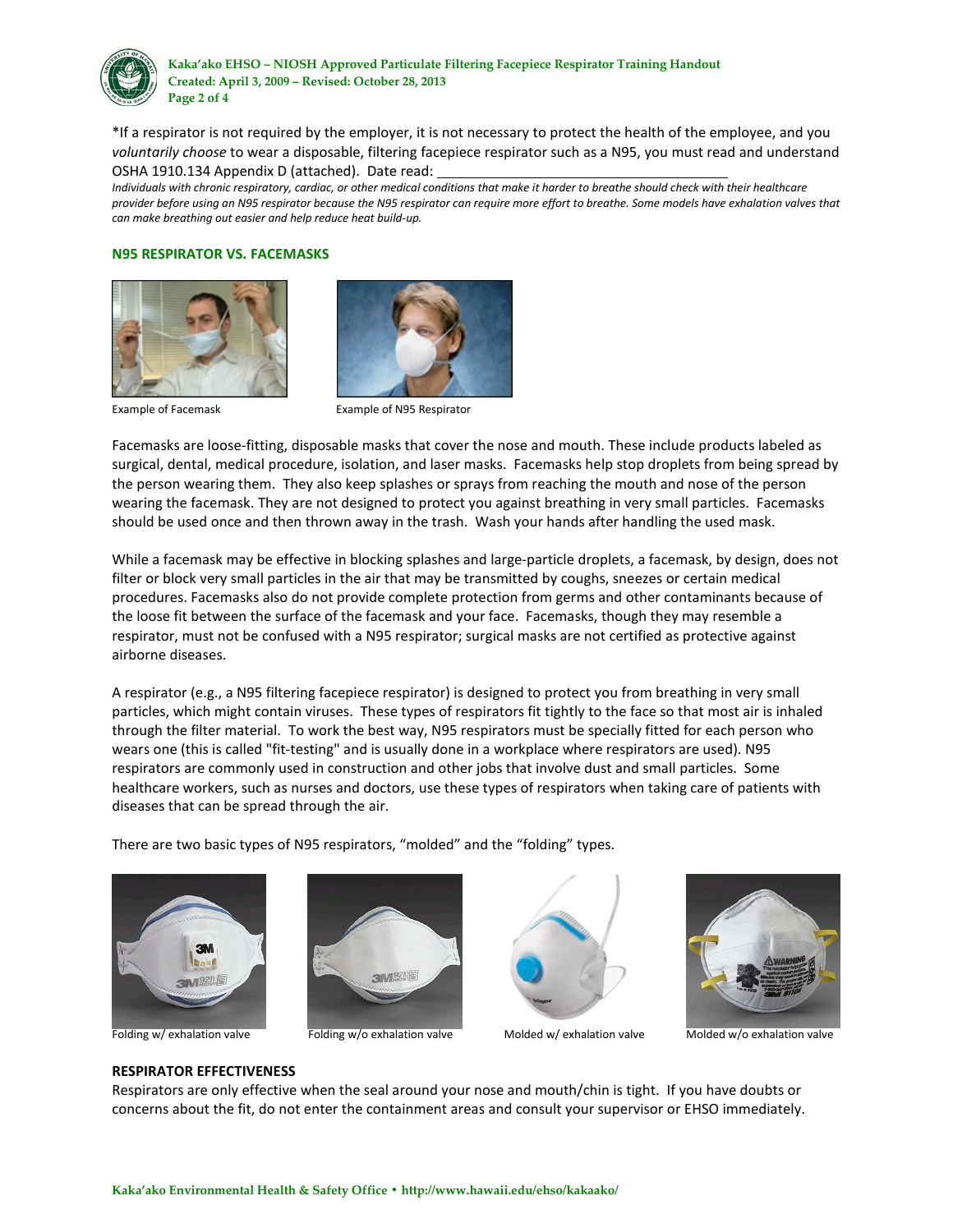

A respirator cannot be worn by employees with facial hair that comes between the sealing surface of the mask and face. Bearded employees must consult EHSO for information about alternative respiratory protection.

# **DONNING A "MOLDED TYPE" N95 RESPIRATOR** (follow manufacturer's recommendations) **WASH YOUR HANDS.**

## **Inspect the respirator:**

- Check the facepiece for cuts, tears, frays, dirt, etc.
- Check for damage or missing components
- Check the elasticity of the headbands

### **Don the respirator:**

- Cup the respirator in your hand with the nosepiece at your fingertips
- Position the respirator under your chin with the nosepiece up
- Pull the top strap over your head so it rests high on the back of your head so it rests high on the back of your head
- Pull the bottom strap over your head and position it around your neck below your ears
- Using two hands mold the nosepiece to the shape of your nose.

## **DONNING A "FOLDING TYPE" N95 RESPIRATOR** (follow manufacturer's recommendations) **WASH YOUR HANDS.**

**Inspect the respirator:**

- Check the facepiece for cuts, tears, frays, dirt, etc.
- Check for damage or missing components
- Check the elasticity of the headbands

### **Don the respirator:**

- Separate the edges of the respirator to fully open it
- Slightly bend the nose wire to form a gentle curve
- Hold the respirator upside down to expose the two headbands
- While holding the headbands with your index fingers and thumbs, cup the respirator under your chin
- Pull headbands up over your head
- Release the lower headband from your thumbs and position it at the base of your neck
- Position the remaining headband on the crown of your head
- Confirm the nosepiece across the bridge of your nose by firmly pressing down with your fingers
- Continue to adjust the respirator and secure the edges until you feel you have achieved a good fit

### **SELF FIT CHECK PROCEDURE** (follow manufacturer's recommendations)

- Place your hands over the outside of the mask
- Forcefully inhale and exhale several times. The mask should collapse and expand
- If the respirator does not collapse and expand, or if air is leaking out between your face and the respirator, then this is not a good fit. You should adjust the respirator until the leakage is corrected and you are successfully able to fit check the respirator.

### **STORING THE RESPIRATOR**

When not in use, respirators should be sealed in plastic bags and stored in a single layer with the face piece and exhalation valve (if applicable) in a non-distorted position. The bag must be labeled with the employee's name and a log shall be used to track the usage time.

If the respirator is used for protection against infectious agents, the respirator should not be reused. The respirator should be carefully removed, bagged, and placed into the trash or autoclaved. Wash your hands immediately after handling the respirator.